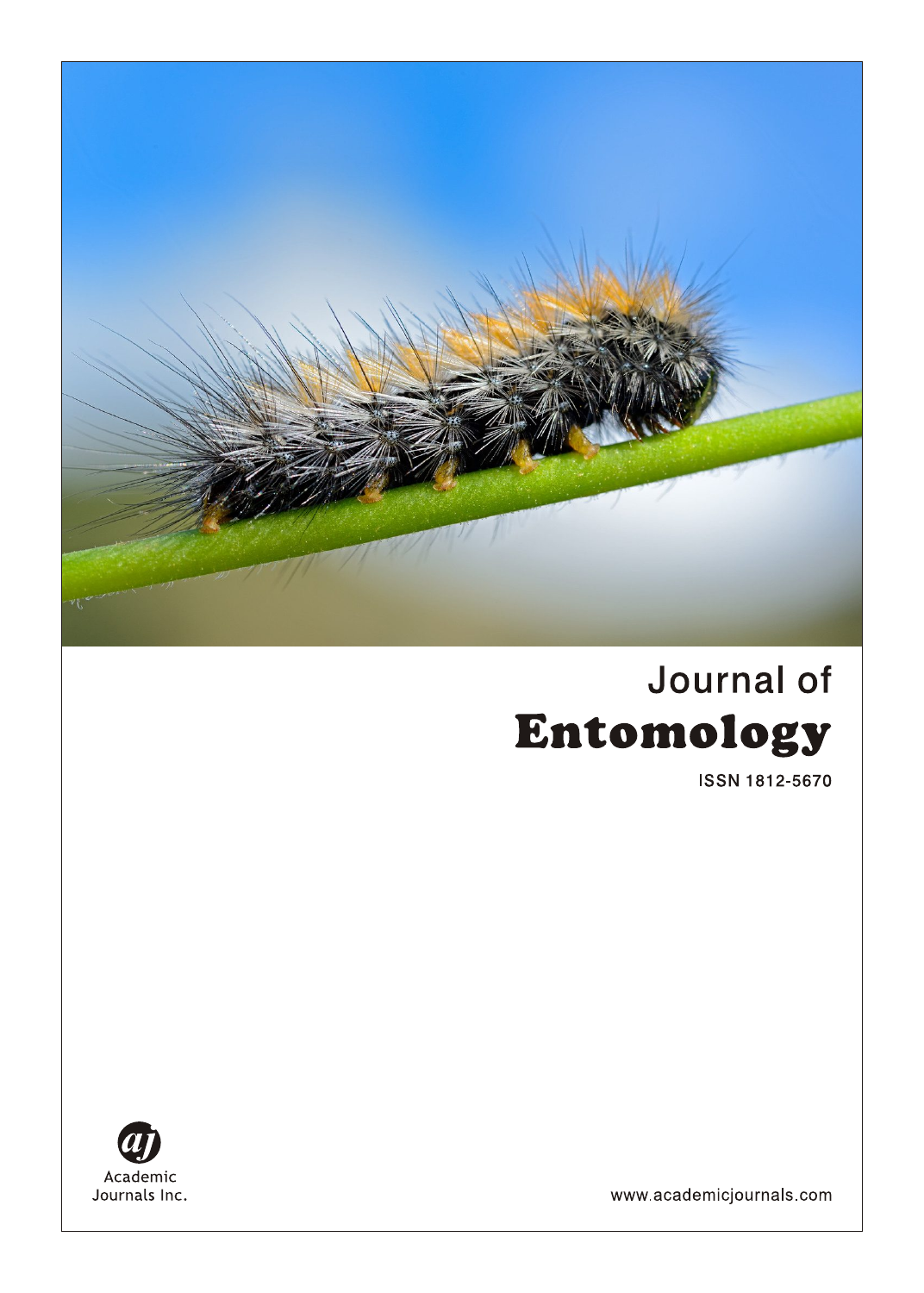#### **OPEN ACCESS Journal of Entomology**

ISSN 1812-5670 DOI: 10.3923/je.2019.23.29



## **Research Article Defensive Response of** *Corchorus olitorius* **in Relation to Infestation of** *Anomis sabulifera*

#### <sup>1,3</sup>Abdul Sadat, <sup>2</sup>Shubham Bhattacharyya, <sup>2</sup>Subhrajyoti Roy and <sup>3</sup>Kaushik Chakraborty

1 Insect Ecology and Conservation Biology Laboratory, Department of Sericulture, Raiganj University, Raiganj, 733134, West Bengal, India 2 Immunopharmacology and Molecular Cell Biology Laboratory, Department of Zoology, University of Gour Banga, 732103 Malda, West Bengal, India

 $^3$ Entomology Laboratory, Department of Zoology, University of Gour Banga, Malda, 732103, West Bengal, India

### Abstract

**Background and Objective:** Corchorus olitorius, an important fiber crop in Indian economy, is infested by many pests causes it to evolve protective defense against them. In present era, Anomis sabulifera is a major threat to jute agronomy. In this study, the morphological and phyto-chemical defense strategy of jute against A. sabulifera was determined. Materials and Methods: Jute leaf phenology was studied along with standard biochemical and spectrophotometric procedures for the quantification of phyto-chemicals like saponin, alkaloid, flavonoid, tannin, riboflavin, ascorbic acid, thiamine, soluble sugar, protein, lipid, total moisture and ash content. The results were correlated with the pest incidence. Results: Phenological characters were improved throughout the jute cultivation period whereas leaf bio-chemistry showed an altered pattern. After pest menace there was depletion in leaf nutrient content although secondary metabolite concentration was found to be increased following pest attack. Conclusion: It was concluded that, C. olitorius have no morphological defense strategy against A. sabulifera whereas it has evolved itself via phyto-chemical defense mechanisms to protect from pest attack. These findings may be helpful to plan better cultural strategy and pest control programme in near future.

Key words: Anomis sabulifera, Corchorus olitorius, leaf phenology, phyto-chemistry, defense strategy, jute agronomy

Citation: Abdul Sadat, Shubham Bhattacharyya, Subhrajyoti Roy and Kaushik Chakraborty, 2019. Defensive response of Corchorus olitorius in relation to infestation of Anomis sabulifera . J. Entomol., 16: 23-29.

Corresponding Author: Abdul Sadat, Insect Ecology and Conservation Biology Laboratory, Department of Sericulture, Raiganj University, Raiganj, 733134, West Bengal, India Mob: +919932341504

Copyright: © 2019 Abdul Sadat et al. This is an open access article distributed under the terms of the creative commons attribution License, which permits unrestricted use, distribution and reproduction in any medium, provided the original author and source are credited.

Competing Interest: The authors have declared that no competing interest exists.

Data Availability: All relevant data are within the paper and its supporting information files.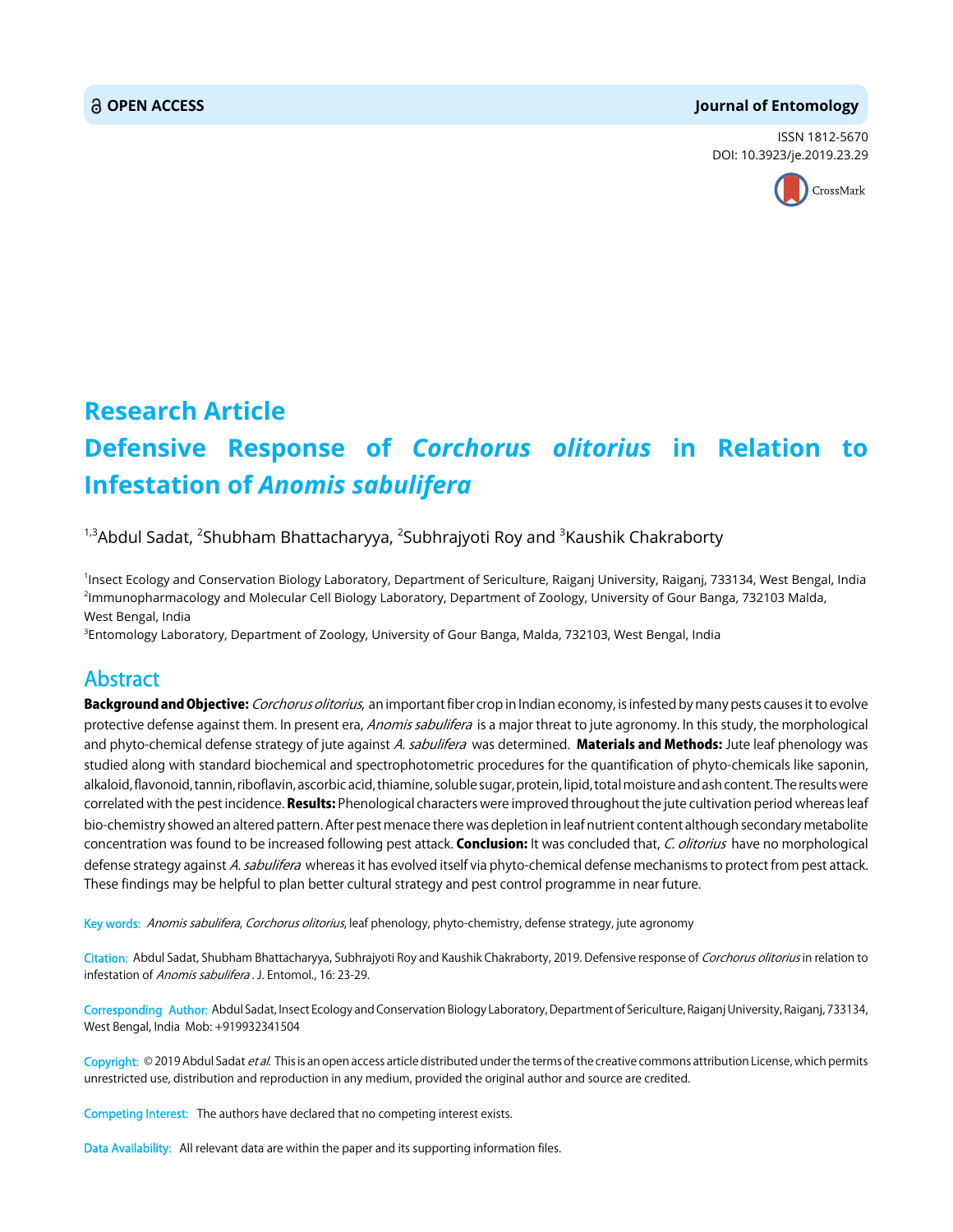#### INTRODUCTION

The success of plants in colonizing and dominating almost every habitat on earth depends on their ability of co-evolution to persist in hostile and erratic conditions of earth $1,2$ . This was largely due to the presence of effective resistance mechanism which includes physical, chemical and developmental features<sup>3</sup>. This diversity in plants defense mechanism was evolved through their long lasting struggle for co-existence with the herbivorous animals<sup>4</sup>. Throughout this co-existence host and pest interact in broad spectrum that influences organisms at every level including both basic biochemical events and phenological constituent<sup>5</sup>. Study of host-pest dealings revealed that success of phytophagous insects was resulted from effective neutralization of hosts defense mechanism<sup>1,3</sup>. Some of these interactions are reciprocally beneficial, such as pollination but most of the interactions involved insect dependence on plants for food and equivocally plants defend themselves from herbivorous insects<sup>6</sup>. In fact, the pray-predator association is extensive as because almost every plant species is eaten by at least one insect species<sup>7-9</sup>. Therefore, plants not only have adapted to their morphological resistance properties but a variety of secondary metabolites have also been synthesized in plants due to the selective pressure exerted by phytophagous animals<sup>10,11</sup>. Anomis sabulifera (jute semilooper) is a major leaf feeding pest of jute plant that causes severe damage to the host plant<sup>4</sup>. During severe infestation *A. sabulifera* feed up to 90% jute leaf that ultimately leads to 50% fibre yield loss<sup>5</sup>. To fulfill the market demand and use of more and more fertilizers and insecticides, jute pests becomes resistant to stress and become major threat for production yield<sup>12</sup>. Jute plants are devoid of physical resistance like epicuticular wax, resin or thorns. Therefore, jute leaves are easily accessible food for semilooper larvae but heterogeneous infestation pattern was recorded during jute cultivation period<sup>13,14</sup>. Utilization of plant defense mechanism is a key component for IPM programme, which looks for minimizing pest damage through a combination of cultural and biological control (natural enemies and endogenous resistance of host plant) with minimal use of chemical methods<sup>15,16</sup>. The present study was designed to evaluate the morphological and phyto-chemical defense response of jute plant, Corchorus olitorius in relation to prevalence of jute semilooper, Anomis sabulifera which will explore new facet of host plant resistance system for improvement of pest control programme under IPM model.

#### MATERIALS AND METHODS

**Experimental design:** The experiment was conducted at 3 administrative blocks of west Bengal namely Raiganj, Hemtabad and Kaliyaganj in 2016 covering the calendar month of April to August in randomized block design with 3 replications adopting standard cultivation practices. Before sowing N, P<sub>2</sub>O<sub>5</sub> and K<sub>2</sub>O at the rate of 20 kg ha<sup>-1</sup> were applied as basal application. The jute seeds were sown in a row spacing of 25 cm in small plots of  $4 \times 4$  m with a gap of 1 m between each plot. At completely grown condition, plant to plant distance was maintained at 6-8 cm apart after thinning. Samples were collected at 4 different growth stages of jute plant at 30, 60, 90 and 120 DAS (Day after Sowing) for further examination.

**Estimation of plant characteristics: Plant height, leaf area,** leaf roundness, specific leaf area, leaf thickness, laminar length, laminar width, leaf ratio, leaf perimeter and leaf fresh weight were measured by standard method with necessary modification $17,18$ .

#### Estimation of leaf phyto-chemistry

Plant material and sample preparation: Jute leaves were collected from 3 study sites of Uttar Dinajpur district, west Bengal, India. The leaves were first washed in tap water and then in double distilled water to remove dirt. The leaves were then dried at room temperature for 7 days, finely powdered and used for quantitative analysis of different phyto-chemicals.

Quantitative assay of phyto-chemicals: The quantitative assays of different phyto-chemical components such as total protein<sup>19</sup>, total lipid<sup>20</sup>, total sugar<sup>21</sup>, alkaloid<sup>22</sup>, flavonoid<sup>23</sup>, saponin<sup>24</sup>, riboflavin<sup>25</sup>, thiamin<sup>26</sup>, ascorbic acid<sup>27</sup>, phenol<sup>22</sup>, moisture and ash content of the collected jute leaves were determined according to standard protocols.

**Observation on pest incidence:** Three replicated plots  $(1 \text{ m}^2)$ in each of the pre-selected sites were observed for incidence of jute semilooper, Anomis Sabulifera throughout the jute growing season in the year 2016. Percentage of plant infested with A. Sabulifera larvae was estimated by observing top 8 damaged leaves of each plant $18$ .

Statistical analysis: All the experiments were performed 3 times and data were represented as Mean±SD for further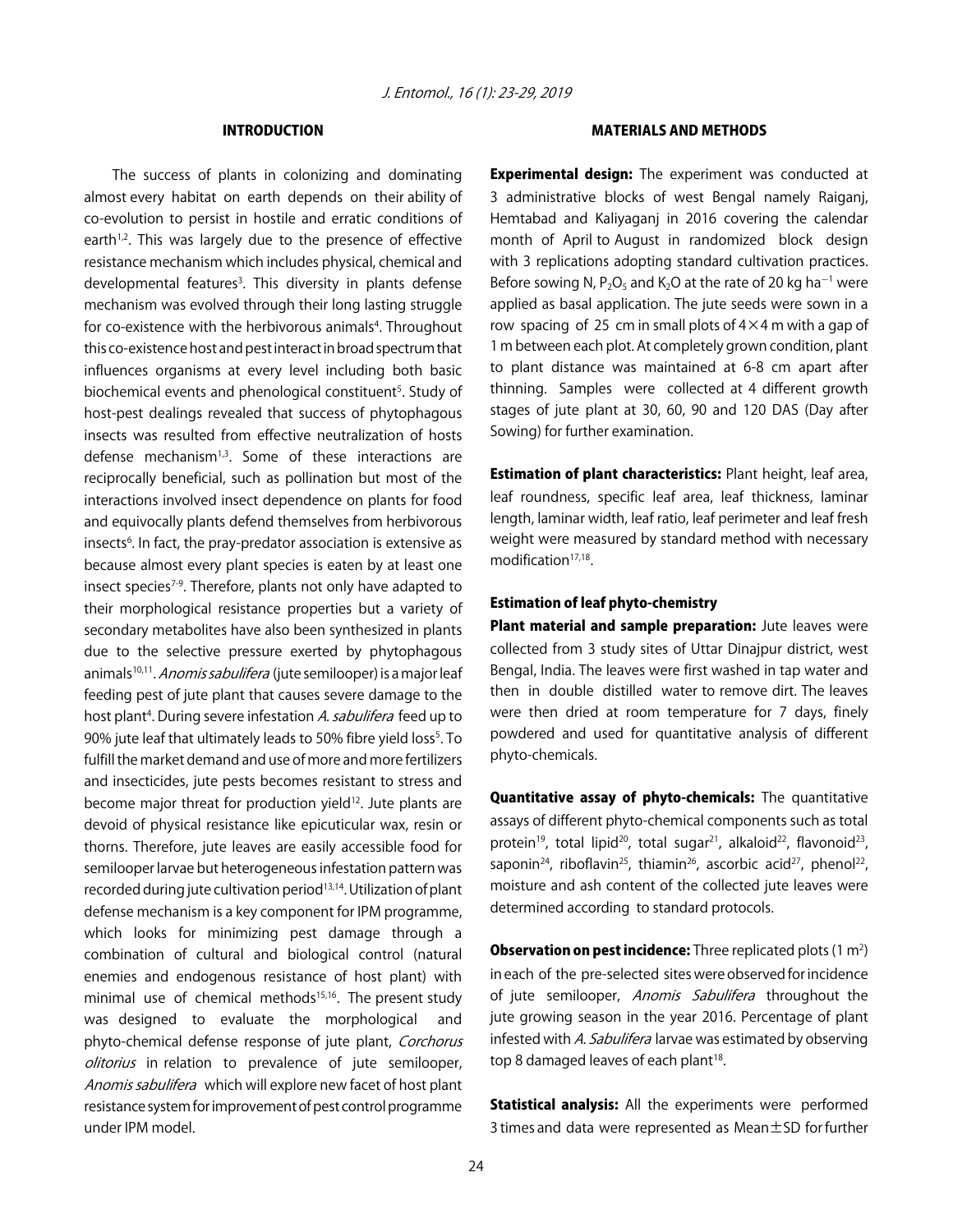statistical analysis. Data were analyzed for correlation coefficient (r) with 5% significance level by using statistical tool kyplot version 2.0 beta 15 (32 bit) $^{28}$ .

#### **RESULTS**

Study on the phenological and phyto-chemical defense of jute plant against phytophagous semilooper insects were done in Uttar Dinajpur district of west Bengal during pre-kharif to kharif season of the year 2016.

that nutrition contributing factors as, plant height, leaf area, laminar length and width, leaf perimeter and fresh leaf weight were increased rapidly with time. Whereas, limited changes were observed in leaf thickness (118.23-174.25, 118.56-174.66 and 118.35-174.80 µm), specific leaf area (0.033-0.033, 0.032-0.036 and 0.029-0.036), leaf roundness (40.67-40.00, 39.30-42.00 and 39.50-41.00<sup>0</sup>) and leaf ratio (2.74-2.95, 2.67-3.25 and 2.71-3.13 ) at 3 study sites viz., Raiganj, Hemtabad and Kaliyaganj, respectively.

#### Observation on phyto-chemical characteristics of jute leaf:

Observation on morphological characteristics of jute leaf: Morphological data in Table 1 of the present study showed

Quantitative study in Table 2 of jute leaf extract revealed that concentration of leaf nutrients like total sugar, total protein and total lipid rapidly increased from 30-90 DAS. But at late

Table 1: Morphological characteristics of jute leaf (C. olitorius) at different growth stages during 2016

| Plant characteristics  | Time of observation | Raiganj           | Hemtabad          | Kaliyaganj        |
|------------------------|---------------------|-------------------|-------------------|-------------------|
| Plant height (cm)      | 30 DAS              | 102.00 ± 1.26     | 102.67±0.95       | 97.50±1.80        |
|                        | 60 DAS              | 110.97 ± 1.04     | 111.40 ± 1.40     | 102.80 ± 1.53     |
|                        | <b>90 DAS</b>       | 174.50 ± 1.05     | $175.20 \pm 1.20$ | $165.33 \pm 1.55$ |
|                        | 120 DAS             | $232.67 \pm 1.56$ | 238.50 ± 1.40     | $208.73 \pm 1.60$ |
| Leaf perimeter (cm)    | 30 DAS              | $27.00 \pm 0.50$  | $26.60 \pm 0.60$  | 26.35±0.69        |
|                        | 60 DAS              | 28.87±0.75        | 28.97±0.55        | 28.70 ± 0.44      |
|                        | 90 DAS              | $29.13 \pm 0.80$  | 30.33±0.37        | 29.00 ± 0.70      |
|                        | 120 DAS             | $30.57 \pm 0.45$  | 31.20±0.56        | 29.40±0.45        |
| Leaf area $(cm2)$      | 30 DAS              | $16.34 \pm 0.60$  | 15.87±0.48        | 15.90±0.45        |
|                        | 60 DAS              | $17.71 \pm 0.40$  | 17.18 ± 0.67      | $16.80 \pm 0.67$  |
|                        | 90 DAS              | 29.91±0.30        | 39.30±0.55        | 29.18±0.38        |
|                        | 120 DAS             | $48.20 \pm 0.45$  | 52.50 ± 0.67      | 31.98±0.55        |
| Specific leaf area     | 30 DAS              | $0.033 \pm 0.003$ | $0.032 \pm 0.006$ | $0.029 \pm 0.006$ |
|                        | 60 DAS              | $0.041 \pm 0.012$ | $0.039 \pm 0.008$ | $0.038 \pm 0.006$ |
|                        | <b>90 DAS</b>       | $0.033 \pm 0.007$ | $0.028 \pm 0.004$ | $0.036 \pm 0.012$ |
|                        | 120 DAS             | $0.033 \pm 0.008$ | $0.036 \pm 0.007$ | $0.036 \pm 0.015$ |
| Laminar length (cm)    | 30 DAS              | $12.40 \pm 1.20$  | $11.70 \pm 1.20$  | $11.20 \pm 1.40$  |
|                        | 60 DAS              | 13.60 ± 1.22      | 13.20±1.35        | 12.93±1.67        |
|                        | 90 DAS              | $15.43 \pm 1.15$  | 14.90±0.90        | $15.03 \pm 1.82$  |
|                        | 120 DAS             | $16.23 \pm 1.06$  | 15.70±1.25        | $15.17 \pm 1.25$  |
| Laminar width (cm)     | 30 DAS              | $4.40 \pm 0.05$   | $4.33 \pm 0.76$   | $4.30 \pm 0.56$   |
|                        | 60 DAS              | $4.30 \pm 0.20$   | $4.43 \pm 0.70$   | $4.40 \pm 0.30$   |
|                        | <b>90 DAS</b>       | $4.70 \pm 0.35$   | $4.73 \pm 0.34$   | $4.80 \pm 0.75$   |
|                        | 120 DAS             | $5.53 \pm 0.56$   | $5.65 \pm 0.89$   | $4.90 \pm 0.34$   |
| Leaf ratio             | 30 DAS              | $2.74 \pm 0.56$   | $2.67 \pm 0.34$   | $2.71 \pm 0.67$   |
|                        | 60 DAS              | $3.14 \pm 0.23$   | $3.00 \pm 0.39$   | $2.98 \pm 0.67$   |
|                        | 90 DAS              | $3.28 \pm 0.78$   | $3.16 \pm 0.75$   | $3.14 \pm 0.45$   |
|                        | 120 DAS             | $2.95 \pm 0.56$   | $3.25 \pm 0.45$   | $3.13 \pm 0.56$   |
| Leaf thickness (µm)    | 30 DAS              | 118.23 ± 7.45     | 118.56±6.65       | 118.35 ±4.56      |
|                        | 60 DAS              | 125.57±4.70       | 125.74±6.78       | 125.17±4.45       |
|                        | 90 DAS              | $162.52 \pm 6.56$ | 162.88±4.76       | 162.26 ± 3.67     |
|                        | 120 DAS             | 174.25 ± 4.57     | 174.66±4.56       | 174.80±4.56       |
| Leaf roundness         | 30 DAS              | $40.67 \pm 2.45$  | $39.3 \pm 3.46$   | 39.50±4.22        |
|                        | 60 DAS              | $39.33 \pm 1.66$  | 38.67±3.56        | 38.66±1.55        |
|                        | 90 DAS              | $40.00 \pm 2.56$  | $40.00 \pm 1.00$  | 39.33±1.46        |
|                        | 120 DAS             | $40.00 \pm 1.75$  | $42.00 \pm 3.00$  | $41.00 \pm 1.67$  |
| Leaf fresh weight (gm) | 30 DAS              | $0.47 \pm 0.02$   | $0.50 \pm 0.04$   | $0.47 + 0.04$     |
|                        | 60 DAS              | $0.72 \pm 0.04$   | $0.66 \pm 0.02$   | $0.63 \pm 0.04$   |
|                        | 90 DAS              | $1.03 \pm 0.03$   | $1.08 + 0.02$     | $1.05 \pm 0.02$   |
|                        | 120 DAS             | $1.60 \pm 0.04$   | $1.45 \pm 0.04$   | $1.14 \pm 0.05$   |

Data are presented as Mean±SD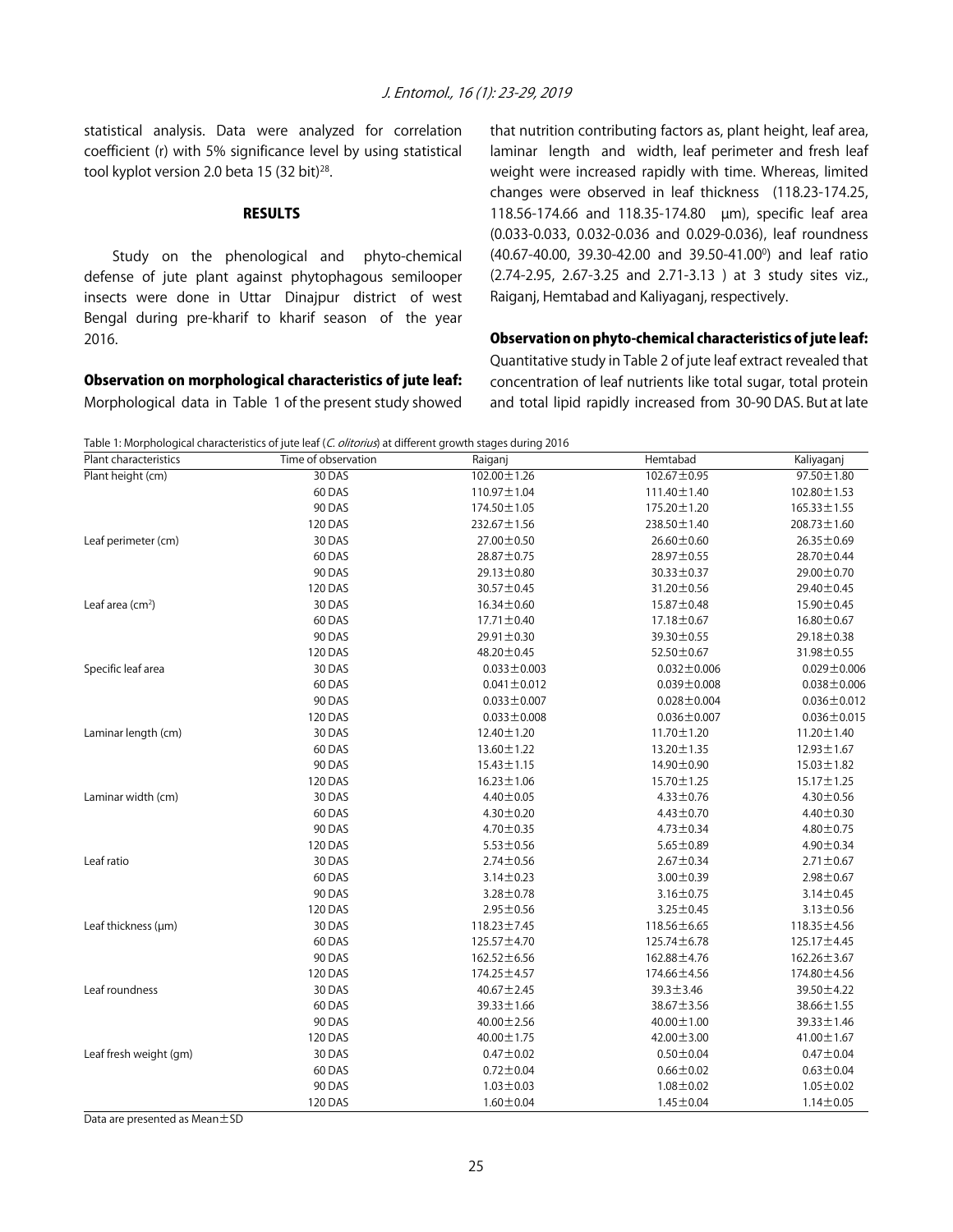#### J. Entomol., 16 (1): 23-29, 2019

Table 2: Phyto-chemical quantification of jute leaf (C. *olitorius*) at different growth stages during 2016

| Phyto-chemicals                     | rable 2.1 hyde enemied quantification or jute fear (e) <i>offering</i> , at unificially growth stages admig 2018<br>Time of observation | Raiganj          | Hemtabad         | Kaliyaganj       |
|-------------------------------------|-----------------------------------------------------------------------------------------------------------------------------------------|------------------|------------------|------------------|
| Total sugar (mg $g^{-1}$ )          | 30 DAS                                                                                                                                  | $7.63 \pm 0.31$  | $7.63 \pm 0.23$  | $7.43 \pm 0.21$  |
|                                     | 60 DAS                                                                                                                                  | 12.56±0.11       | 12.56±0.11       | 12.40±0.17       |
|                                     | 90 DAS                                                                                                                                  | 13.73±0.15       | 12.43±0.25       | 13.73±0.21       |
|                                     | 120 DAS                                                                                                                                 | $5.06 \pm 0.47$  | $5.10 \pm 0.20$  | $4.96 \pm 0.21$  |
| Total protein (mg $q^{-1}$ )        | 30 DAS                                                                                                                                  | $5.56 \pm 0.11$  | $5.90 \pm 0.17$  | $5.63 \pm 0.05$  |
|                                     | 60 DAS                                                                                                                                  | $10.70 \pm 0.40$ | $10.43 \pm 0.40$ | $10.8 \pm 0.36$  |
|                                     | 90 DAS                                                                                                                                  | 12.60±0.10       | 12.56±0.35       | 12.56±0.28       |
|                                     | 120 DAS                                                                                                                                 | $6.26 \pm 0.11$  | $5.73 \pm 0.05$  | $5.83 \pm 0.05$  |
| Total lipid (mg $q^{-1}$ )          | 30 DAS                                                                                                                                  | $6.63 \pm 0.11$  | $6.50 \pm 0.10$  | $5.73 \pm 0.05$  |
|                                     | 60 DAS                                                                                                                                  | $11.76 \pm 1.09$ | $11.43 \pm 1.09$ | 11.40±0.51       |
|                                     | 90 DAS                                                                                                                                  | $12.43 \pm 0.05$ | 12.67±0.11       | 12.10±0.35       |
|                                     | 120 DAS                                                                                                                                 | $5.76 \pm 0.05$  | $6.20 \pm 0.10$  | $6.10 \pm 0.55$  |
| Alkaloid (mg $q^{-1}$ )             | 30 DAS                                                                                                                                  | $13.26 \pm 0.49$ | 12.80±0.79       | 12.20±0.60       |
|                                     | 60 DAS                                                                                                                                  | $24.33 \pm 1.90$ | $23.66 \pm 0.60$ | 22.86±0.50       |
|                                     | 90 DAS                                                                                                                                  | 34.16±0.65       | 33.10±0.40       | 34.06±0.80       |
|                                     | 120 DAS                                                                                                                                 | 47.20 ± 0.62     | 45.03±0.80       | 47.10±0.55       |
| Flavonoid (mg $q^{-1}$ )            | 30 DAS                                                                                                                                  | $3.23 \pm 0.35$  | $3.53 \pm 0.35$  | $3.40 \pm 0.45$  |
|                                     | 60 DAS                                                                                                                                  | $7.56 \pm 0.32$  | $7.13 \pm 0.06$  | $7.10 \pm 0.20$  |
|                                     | 90 DAS                                                                                                                                  | $12.03 \pm 0.49$ | $12.26 \pm 0.50$ | 14.20 ± 1.64     |
|                                     | 120 DAS                                                                                                                                 | $18.63 \pm 0.40$ | $18.60 \pm 0.55$ | 17.46±0.83       |
| Saponin (mg $g^{-1}$ )              | 30 DAS                                                                                                                                  | $5.73 \pm 0.32$  | $6.23 \pm 0.65$  | $5.80 \pm 2.60$  |
|                                     | 60 DAS                                                                                                                                  | 10.70±0.55       | $10.84 \pm 0.21$ | $10.83 \pm 0.31$ |
|                                     | 90 DAS                                                                                                                                  | $11.90 \pm 0.26$ | $12.10 \pm 0.53$ | 12.03 ± 0.49     |
|                                     | 120 DAS                                                                                                                                 | 15.26 ± 0.97     | 15.26±0.40       | 14.90±0.81       |
| Riboflavin (mg $q^{-1}$ )           | 30 DAS                                                                                                                                  | $0.11 \pm 0.02$  | $0.09 \pm 0.01$  | $0.08 \pm 0.01$  |
|                                     | 60 DAS                                                                                                                                  | $0.26 \pm 0.02$  | $0.22 \pm 0.01$  | $0.22 \pm 0.01$  |
|                                     | 90 DAS                                                                                                                                  | $0.29 \pm 0.04$  | $0.26 \pm 0.02$  | $0.26 \pm 0.01$  |
|                                     | 120 DAS                                                                                                                                 | $0.15 \pm 0.02$  | $0.14 \pm 0.01$  | $0.15 \pm 0.01$  |
| Thiamin (mg $q^{-1}$ )              | 30 DAS                                                                                                                                  | $0.07 + 0.01$    | $0.08 \pm 0.01$  | $0.06 \pm 0.01$  |
|                                     | 60 DAS                                                                                                                                  | $0.11 \pm 0.01$  | $0.12 \pm 0.01$  | $0.14 \pm 0.01$  |
|                                     | 90 DAS                                                                                                                                  | $0.14 \pm 0.01$  | $0.13 \pm 0.01$  | $0.15 \pm 0.01$  |
|                                     | 120 DAS                                                                                                                                 | $0.08 \pm 0.01$  | $0.05 \pm 0.01$  | $0.10 + 0.01$    |
| Ascorbic acid (mg g <sup>-1</sup> ) | 30 DAS                                                                                                                                  | $0.75 \pm 0.03$  | $0.73 \pm 0.02$  | $0.59 + 0.06$    |
|                                     | 60 DAS                                                                                                                                  | $0.92 \pm 0.01$  | $0.88 + 0.05$    | $0.86 \pm 0.03$  |
|                                     | 90 DAS                                                                                                                                  | $0.96 \pm 0.01$  | $0.94 \pm 0.05$  | $0.90 \pm 0.03$  |
|                                     | 120 DAS                                                                                                                                 | $0.67 \pm 0.03$  | $0.60 \pm 0.02$  | $0.62 \pm 0.05$  |
| Phenol (mg $g^{-1}$ )               | 30 DAS                                                                                                                                  | $7.66 \pm 0.25$  | $6.70 \pm 0.17$  | $7.80 \pm 1.45$  |
|                                     | 60 DAS                                                                                                                                  | $8.46 \pm 0.25$  | $7.82 \pm 0.28$  | $8.20 \pm 0.01$  |
|                                     | 90 DAS                                                                                                                                  | $8.96 \pm 00.11$ | $9.40 \pm 0.25$  | $8.50 \pm 0.04$  |
|                                     | 120 DAS                                                                                                                                 | $13.66 \pm 0.15$ | 11.93±0.40       | 13.60 ± 1.09     |
| Moisture (%)                        | 30 DAS                                                                                                                                  | 73.24 ± 2.90     | $77.25 \pm 3.12$ | 80.25±3.72       |
|                                     | 60 DAS                                                                                                                                  | $76.47 \pm 1.65$ | $80.12 \pm 2.71$ | 84.27±2.17       |
|                                     | 90 DAS                                                                                                                                  | 76.72 ± 1.82     | $80.68 \pm 2.87$ | 84.12±2.86       |
|                                     | 120 DAS                                                                                                                                 | $64.42 \pm 0.89$ | $64.35 \pm 1.56$ | 67.72±1.56       |
| Ash content (mg $q^{-1}$ )          | 30 DAS                                                                                                                                  | 23.14 ± 2.56     | $23.45 \pm 1.02$ | 23.58±0.58       |
|                                     | 60 DAS                                                                                                                                  | $23.56 \pm 2.17$ | 23.87±1.55       | 23.78±1.21       |
|                                     | 90 DAS                                                                                                                                  | $23.67 \pm 1.65$ | 23.89±0.69       | 24.17±0.62       |
|                                     | 120 DAS                                                                                                                                 | 24.37±2.18       | 24.58±0.92       | 24.25±0.78       |

Data are presented as Mean±SD

age period (120 DAS) of jute crop, concentration of those leaf nutrients decreased rapidly. From 30-90 DAS growth phase there was lower concentration of secondary metabolites. Whereas, highest concentration of secondary metabolites was recorded at late growth phase (120 DAS). Although, phyto-chemical estimation showed that leaf moisture and ash content was increased throughout the crop development.

Inter-relationship within leaf phenology and phyto-chemistry: In present study, matrix analysis revealed that major attributing morphological characters in Table 3 were imparted significantly ( $p \le 0.05$ ) positive effect on each other, except specific leaf area. Table 4 showed a different pattern of inter-dependence between leaf chemical contents. Primary metabolites such as leaf carbohydrates, proteins, lipids, ascorbic acid, riboflavin and thiamin which were main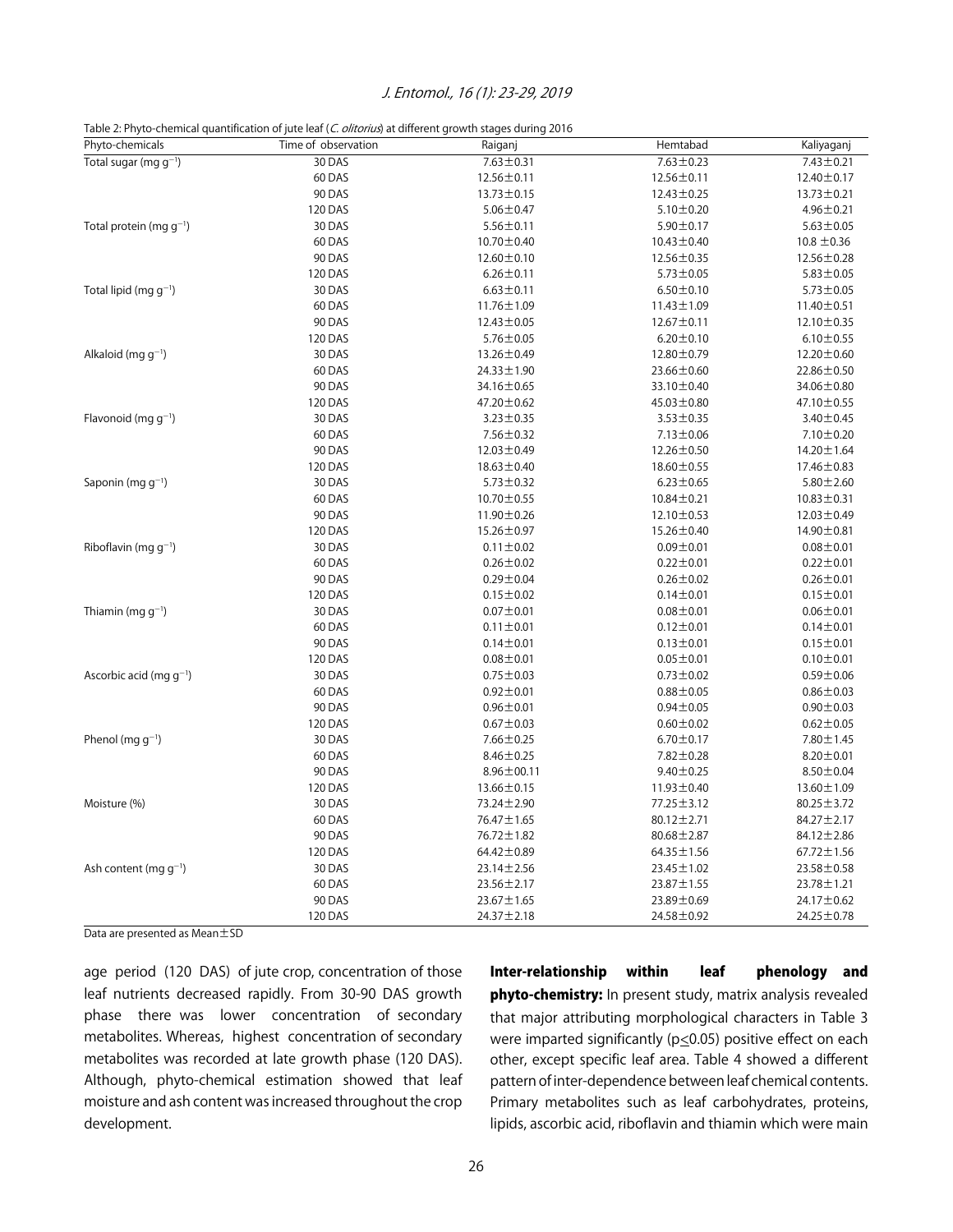#### J. Entomol., 16 (1): 23-29, 2019

Table 3: Matrix analysis for inter-relationship of jute leaf phenology

|                    | Leaf      | Leaf     | Specific     | Petiol             | Petiol             | Laminer | Laminer | Leaf     | Leaf      | Leaf      | Leaf fresh |
|--------------------|-----------|----------|--------------|--------------------|--------------------|---------|---------|----------|-----------|-----------|------------|
| Leaf phenology     | perimeter | area     | leaf area    | length             | thickness          | length  | width   | ratio    | thickness | roundness | weight     |
| Leaf perimeter     | 0.00      |          |              |                    |                    |         |         |          |           |           |            |
| Leaf area          | $0.87*$   | 0.00     |              |                    |                    |         |         |          |           |           |            |
| Specific leaf area | $-0.09*$  | $-0.45*$ | 0.00         |                    |                    |         |         |          |           |           |            |
| Petiol length      | $0.92*$   | $0.97*$  | $-0.22*$     | 0.00               |                    |         |         |          |           |           |            |
| Petiol thickness   | $0.84*$   | $0.86*$  | $-0.57*$     | $0.84*$            | 0.000              |         |         |          |           |           |            |
| Laminer length     | $0.95*$   | $0.91*$  | $-0.37*$     | $0.86*$            | $0.84*$            | 0.000   |         |          |           |           |            |
| Laminer width      | $0.78*$   | $0.98*$  | $-0.52*$     | $0.57*$            | $0.86*$            | $0.83*$ | 0.00    |          |           |           |            |
| Leaf ratio         | $0.55*$   | $0.10*$  | $0.37*$      | $0.78*$            | $-0.57*$           | $0.46*$ | $-0.07$ | 0.00     |           |           |            |
| Leaf thickness     | $0.91*$   | $0.94*$  | $-0.48*$     | 0.12 <sup>NS</sup> | $0.78*$            | $0.99*$ | $0.87*$ | $0.36*$  | 0.00      |           |            |
| Leaf roundness     | $0.97*$   | $0.45*$  | $-0.10^{NS}$ | $0.96*$            | 0.15 <sup>NS</sup> | $0.37*$ | $0.52*$ | $-0.37*$ | $0.48*$   | 0.00      |            |
| Leaf fresh weight  | $0.93*$   | $0.98*$  | $-0.32*$     | $0.79*$            | $0.96*$            | $0.93*$ | $0.95*$ | $0.22*$  | $0.94*$   | $0.32*$   | 0.00       |

Significant at \*p<0.05

#### Table 4: Matrix analysis for inter-relationship study of jute phyto-chemicals

| Phyto-chemicals | Sugar     | Protein   | Lipid     | Alkaloid  | Flavonoid | Saponin  | Riboflavin | Thiamin  | Ascorbic acid | Phenol |
|-----------------|-----------|-----------|-----------|-----------|-----------|----------|------------|----------|---------------|--------|
| Sugar           | 0.000     |           |           |           |           |          |            |          |               |        |
| Protein         | $0.982*$  | 0.000     |           |           |           |          |            |          |               |        |
| Lipid           | $0.995*$  | $0.951*$  | 0.000     |           |           |          |            |          |               |        |
| Alkaloid        | $-0.817*$ | $-0.771*$ | $-0.825*$ | 0.000     |           |          |            |          |               |        |
| Flavonoid       | $-0.815*$ | $-0.776*$ | $-0.826*$ | $0.989*$  | 0.000     |          |            |          |               |        |
| Saponin         | $-0.295$  | $-0.131$  | $-0.219$  | 0.407     | 0.355     | 0.000    |            |          |               |        |
| Riboflavin      | $0.951*$  | $0.987*$  | $0.975*$  | $-0.758*$ | $-0.769*$ | $-0.006$ | 0.000      |          |               |        |
| Thiamin         | $0.925*$  | $0.971*$  | $0.952*$  | $-0.783*$ | $-0.799*$ | 0.033    | $0.885*$   | 0.000    |               |        |
| Ascorbic acid   | $0.931*$  | $0.931*$  | $0.941*$  | $-0.826*$ | $-0.865*$ | $-0.168$ | $0.921*$   | $0.926*$ | 0.000         |        |
| Phenol          | $-0.829*$ | $-0.833*$ | $-0.861*$ | $0.940*$  | $0.961*$  | 0.115    | $-0.859*$  | $0.900*$ | $-0.906*$     | 0.000  |

Significant at \*p<0.05

nutrient contributing factors showed significantly (p<0.05) positive interaction with each other. But interestingly, leaf nutritional characters and secondary metabolites imparted significant ( $p \le 0.05$ ) negative effects between them. Out of the all secondary metabolites phenol exerted highest negative influence on leaf nutrients.

Correlation of pest (A. sabulifera) incidence with leaf morphology and phyto-chemistry of jute: Correlation studies Table 5 and 6 showed that relationship of incidence of A. sabulifera with the leaf morphology and phyto-chemistry of jute crop that were tested for understanding plants defense against pest herbivory in 2016. The results revealed that among various morphological characteristics, plant height, laminar length, laminar width, leaf perimeter, leaf area, leaf thickness and leaf roundness showed significant positive influence of pest menace. Whereas, specific leaf area, leaf ratio and leaf fresh weight imparted a negative impact on pest incidence.

Correlation analysis also revealed that pest menace had a significant negative impact on leaf nutrient such as sugar (p<0.05), protein (p<0.01), lipid (p<0.01), riboflavin (p<0.001), thiamine (p<0.001) and ascorbic acid (p<0.001). However, pest attack leads to increase in alkaloid (p<0.01), flavonoid Table 5: Correlation of A. sabulifera with jute leaf morphology during 2016

| Correlation (r)                                                 | Raiganj      | Hemtabad     | Kaliyaganj   |  |  |  |  |
|-----------------------------------------------------------------|--------------|--------------|--------------|--|--|--|--|
| Plant height                                                    | $0.8440***$  | $0.7525***$  | $0.9184***$  |  |  |  |  |
| Leaf perimeter                                                  | $0.8983***$  | 0.8896***    | $0.9242***$  |  |  |  |  |
| Leaf area                                                       | $0.4826*$    | $0.5132**$   | $0.6326***$  |  |  |  |  |
| Specific leaf area                                              | $-0.9080***$ | $-0.8954$    | $-0.9214***$ |  |  |  |  |
| Laminar length                                                  | $0.3138*$    | $0.3861*$    | $0.3846*$    |  |  |  |  |
| Laminar width                                                   | $0.8747***$  | $0.8636***$  | $0.8812***$  |  |  |  |  |
| Leaf ratio                                                      | $-0.8829***$ | $-0.8739***$ | $-0.8983***$ |  |  |  |  |
| Leaf thickness                                                  | 0.9385***    | $0.9195***$  | $0.9742***$  |  |  |  |  |
| Leaf roundness                                                  | $0.9414***$  | $0.9198***$  | $0.9549***$  |  |  |  |  |
| Leaf fresh weight                                               | $-0.9036***$ | $-0.8915***$ | $-0.9137***$ |  |  |  |  |
| Significant at *p<0.05, **<0.01, ***<0.001, NS: Not significant |              |              |              |  |  |  |  |

| Raiganj      | Hemtabad     | Kaliyaganj                                                                                                                                   |
|--------------|--------------|----------------------------------------------------------------------------------------------------------------------------------------------|
| $-0.5343*$   | $-0.5515*$   | $-0.5986*$                                                                                                                                   |
| $-0.6228**$  | $-0.6041**$  | $-0.6616**$                                                                                                                                  |
| $-0.6050**$  | $-0.5816**$  | $-0.6639**$                                                                                                                                  |
| $0.5997**$   | $0.5556**$   | $0.6613**$                                                                                                                                   |
| $0.5425*$    | $0.5613*$    | $0.4477*$                                                                                                                                    |
| $0.5847*$    | $0.5864*$    | $0.5490*$                                                                                                                                    |
| $-0.9056***$ | $-0.8931***$ | $-0.9195***$                                                                                                                                 |
| $-0.9071***$ | $-0.8943***$ | $-0.9204***$                                                                                                                                 |
| $-0.9010***$ | $-0.8879***$ | $-0.9153***$                                                                                                                                 |
| $0.7504**$   | $0.7630**$   | $0.7304**$                                                                                                                                   |
| $0.9769***$  | $0.9728***$  | $0.9737***$                                                                                                                                  |
| $0.8012***$  | $0.7973***$  | $0.8307***$                                                                                                                                  |
|              |              | $\mathcal{L}$ . $\mathcal{L}$ . $\mathcal{L}$ . And $\mathcal{L}$ and $\mathcal{L}$ and $\mathcal{L}$ and $\mathcal{L}$ . Then $\mathcal{L}$ |

Significant at \*p<0.05, \*\* <0.01, \*\*\* <0.001, NS: Not significant

( $p \le 0.05$ ), saponin ( $p \le 0.05$ ), phenol ( $p \le 0.01$ ), moisture ( $p \le 0.001$ ) and ash content ( $p \le 0.001$ ).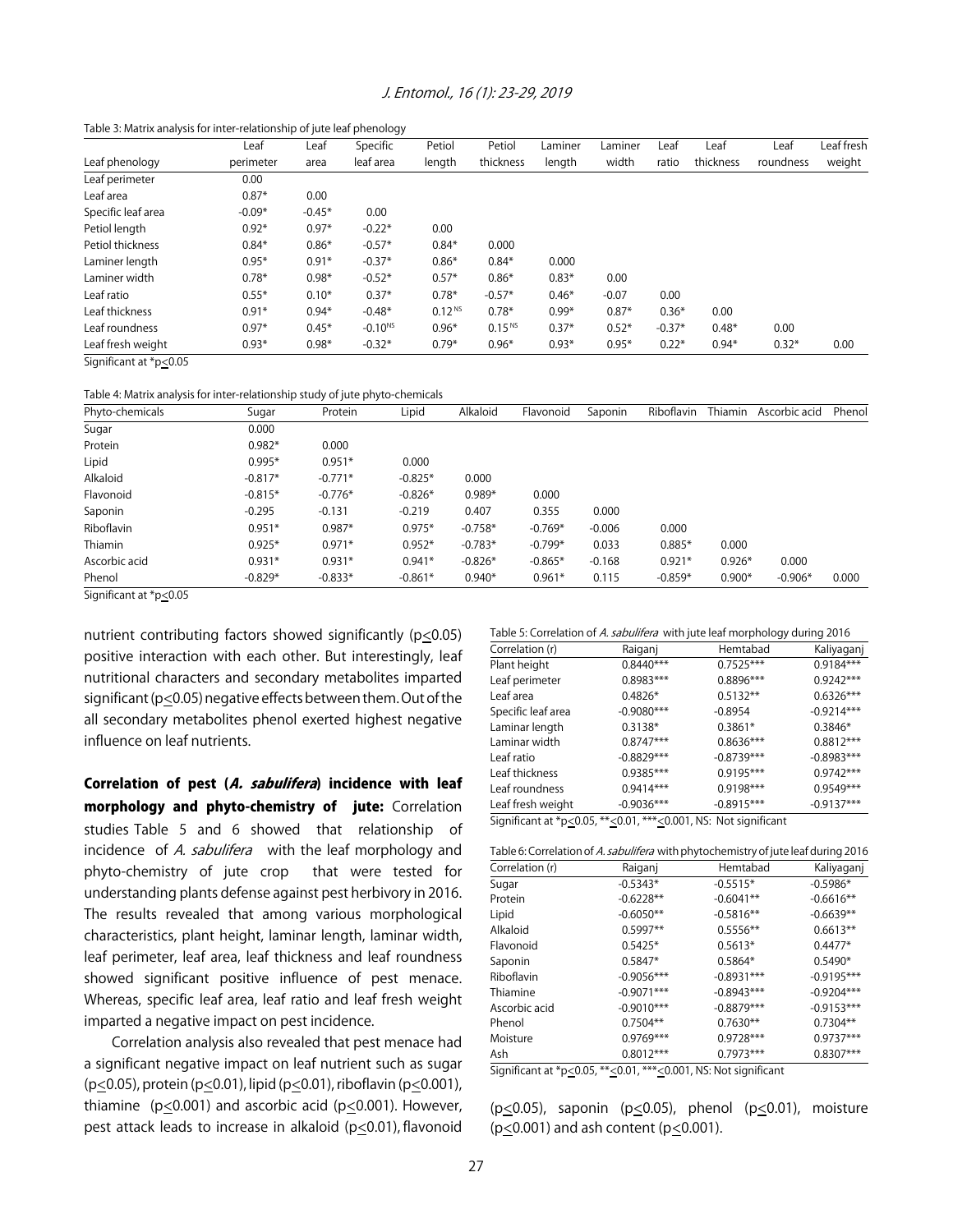#### **DISCUSSION**

The crop morphology mainly the yield attributing characters such as crop height, leaf length, width, perimeter, area and thickness were found increasing towards ripeness of the crop, whereas, specific leaf area, roundness and leaf ratio did not show incremental trend towards maturity stages of plant during study period of 2016. Incidence of jute semilooper showed a positive influence on yield attributing characters of the jute crop. Increase in plant vigour after pest attacks was to compensate the damaged caused by pest herbivory29,30 as jute plants don't have any strapping physical barrier against its pest. Increased leaf thickness made them more harden to eat by phytophagous pest which was first line of defence against herbivorous pest<sup>14</sup>. These findings were of similar with the result of the study made by Rahman and Khan<sup>18</sup>. However, plant can't defend them only with this morphological defence line and there must be collaboration between physical and chemical<sup>14</sup> defence machineries.

Phyto-chemicals played important role in nutritional ecology and growth of a phyto-phagous insect<sup>3</sup>. Host-plant selection of herbivorous pest was influenced by their capability to ingest and assimilate food matter to transform it into body tissues $31$ . According to Roy $32$  the development and survival of insects showed significant differences with respect to their food quality. Primary metabolites such as carbohydrate, protein and lipid were key factor for general vitality, growth and reproduction of phytophagous insects $33$ . Further, during diapauses lipids provide energy for metabolic processes and also act as precursors of ecdysteroid<sup>34</sup>. Water content in host leaves played an important role in growth rate of plant-fed larvae<sup>18</sup>. On the other hand, secondary metabolites including phenols, flavonoids, terpenoids, alkaloids, etc., concluded the fitness of the food utilization of the phytophagous pest and thus govern plant-insect interaction<sup>14</sup>. Consumption of greater amount of secondary metabolites was found to significantly reduce adult longevity, fecundity and retardation of larval growth<sup>35</sup>. Present study revealed that young and mature leaves (30-90 DAS) of jute plant provide the best quality food for the major defoliator, A. sabulifera, because of higher nutritional factors relative to the anti-nutritional secondary metabolites that resulted into high pest incidence. Whereas, secondary metabolites was dominating over leaf nutrients in late growth phase (120 DAS), that limits pest menace. The better understanding of this defence system will allow us to reach more useful methods for the biological control of insect pests with natural products by the development of new jute varieties with enhanced chemical defences.

#### CONCLUSION

It was concluded that jute crop had not developed any distinct physical barrier in the form of epicuticular wax or resin or thorns. Instead of that, plant vigour attracted its pest initially. On the other hand, pest attack induce host plants chemical defence by elevating different secondary metabolites in the form of phenols, alkaloids, flavonoids and saponin which act as feeding deterrent to eliminate pest population. The stipulated information provides a well decorated knowledge about host-pest interaction and defence strategies of jute crop against A. sabulifera that will helpful to generate IPM model for sustainable production of jute crop.

#### SIGNIFICANCE STATEMENT

Present study revealed the influence of A. sabulifera on the defensive strategies of C. olitorius which are a major threat to jute cultivation. This study will help the researcher to explore the vital areas of host-pest interaction for jute crop which can be beneficial for construction of improved crop culture practice and pest control.

#### ACKNOWLEDGMENT

We acknowledge University of Gour Banga, Malda, India for providing infrastructure to run the research work.

#### **REFERENCES**

- 1. Smith, M.A.K., 2000. Comparative response of Chromolaena odorata and Corchorus olitorius to intraspecific competition. Agric. Sci. Digest, 20: 141-145.
- 2. Shobana, K., K. Murugan and A.N. Kumar, 2010. Influence of host plants on feeding, growth and reproduction of Papilio polytes (The common mormon). J. Insect Physiol., 56: 1065-1070.
- 3. Schoonhoven, L.M., J.J.A. van Loon and M. Dicke, 2005. Insect-Plant Biology. 2nd Edn., Oxford University Press, New York, USA., ISBN: 9780198525950, Pages: 440.
- 4. Agrawal, A.A., 2004. Resistance and susceptibility of milkweed: Competition, root herbivory and plant genetic variation. Ecology, 85: 2118-2133.
- 5. Bernays, E.A. and R.F. Chapman, 1977. Deterrent chemicals as a basis of oligophagy in *Locusta migratoria* (L.). Ecol. Entomol., 2: 1-18.
- 6. Kessler, A. and I.T. Baldwin, 2002. Plant responses to insect herbivory: The emerging molecular analysis. Annu. Rev. Plant Biol., 53: 299-328.